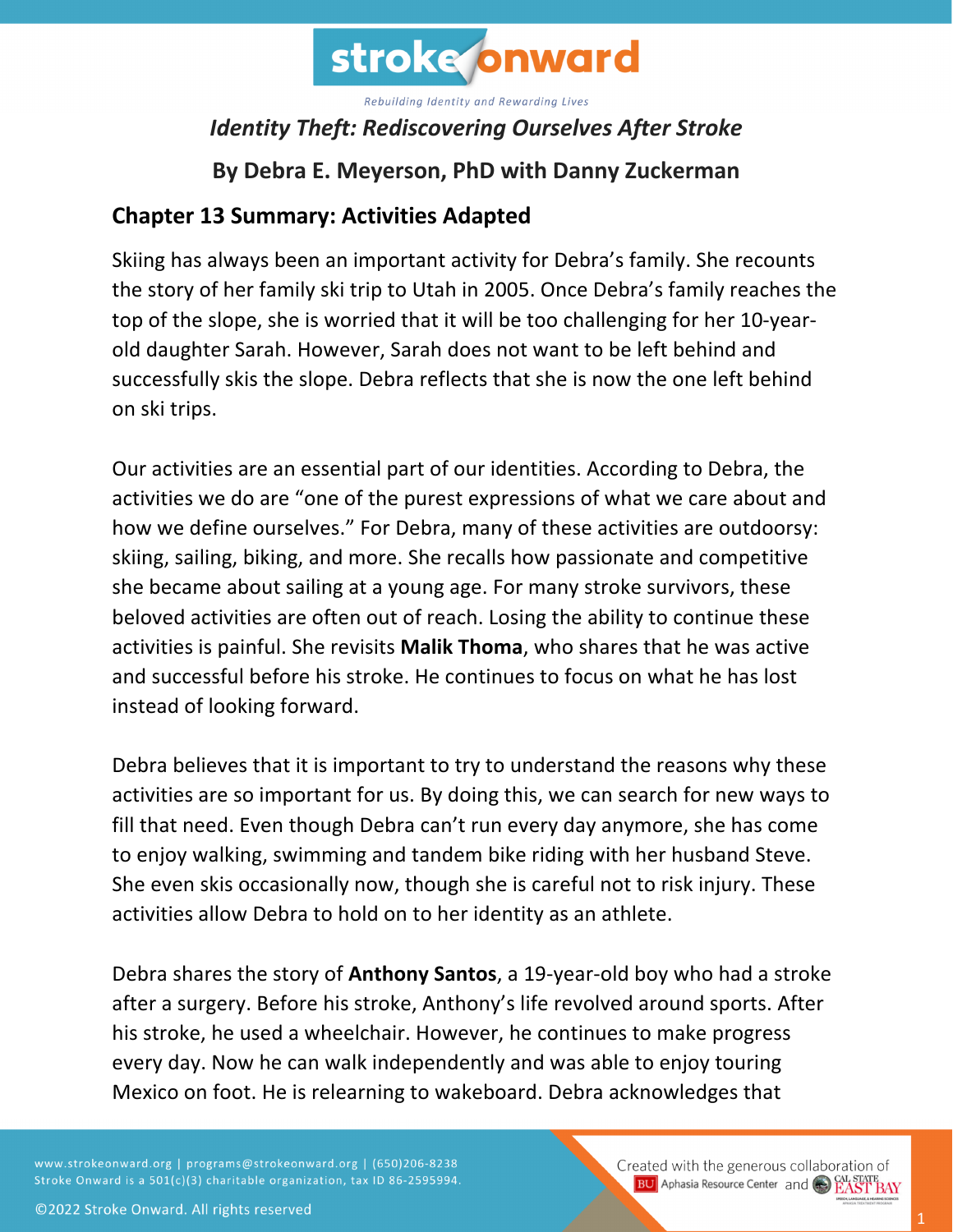

adapting to new activities can feel inadequate. She would rather be able to take solo rides on her bike, but she celebrates that she can still participate in bike riding. While her activities look different now, their importance to her identity remain the same. Debra and her family plan to complete a crosscountry bike ride to raise money and awareness for stroke prevention and rehabilitation.

www.strokeonward.org | programs@strokeonward.org | (650)206-8238 Stroke Onward is a 501(c)(3) charitable organization, tax ID 86-2595994.

Created with the generous collaboration of **BU** Aphasia Resource Center and CEAST BAY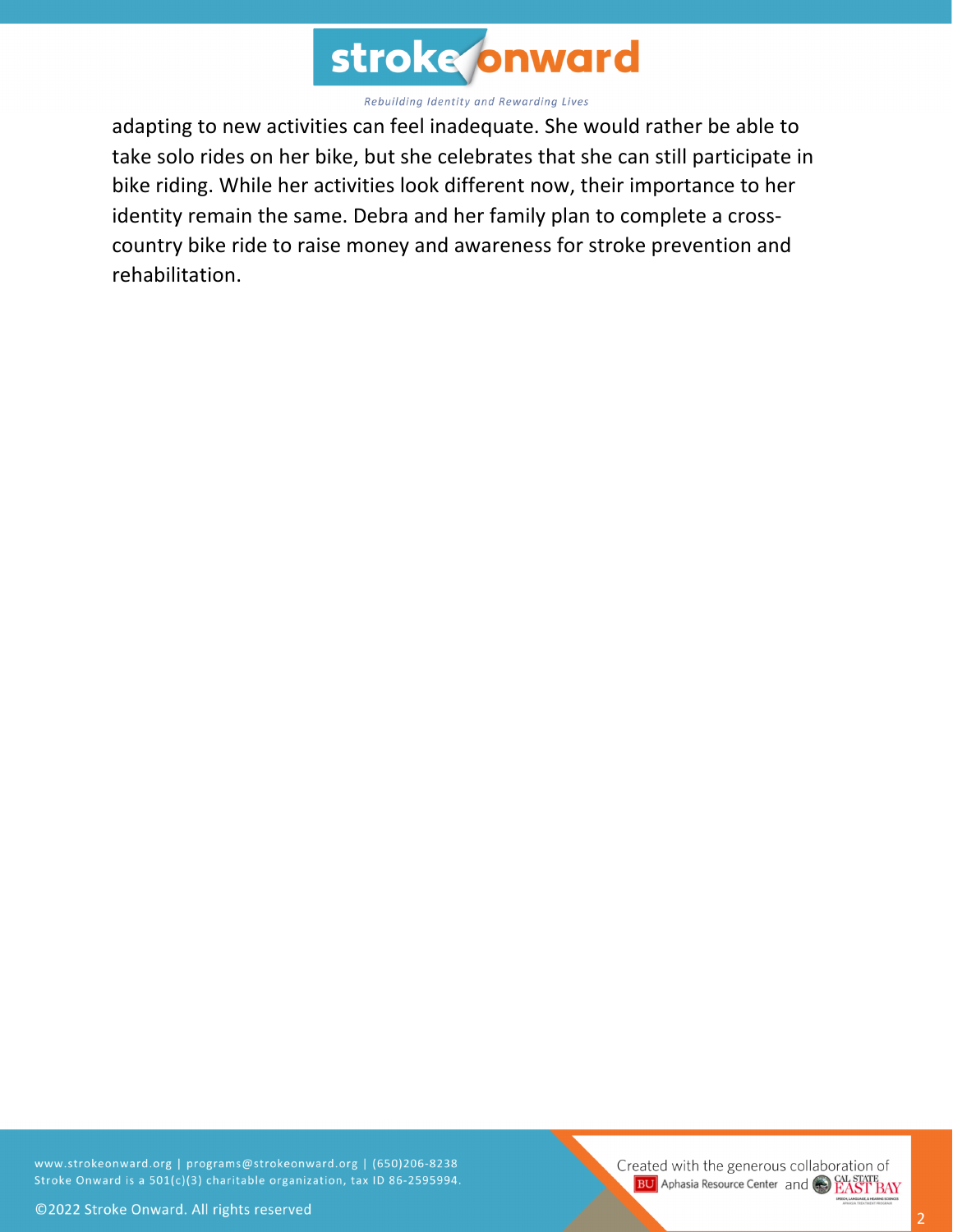

#### **Chapter 13 Highlights: Activities Adapted**

- **1.** Debra's family took a ski trip to Utah in 2005. Her kids were 10, 14, and 16 at the time. Debra worried that the slope was too challenging for her 10 year-old daughter Sarah. Sarah did not want to be left behind. She successfully skied the slope. Debra is now the one who gets left behind.
- **2.** The activities we choose to do help to define ourselves. We cannot choose our family or friends, but we can choose our activities. Losing the ability to do these activities is very challenging.
- **3.** Debra has sailed competitively from a young age. She was young, confident and did not like to be told that she could not do something.
- **4.** People are happiest when they do activities that are stimulating and challenging. This might be music, sports or other physical activities. We build our lives around these activities. For many stroke survivors, these activities can be out of reach.
- **5. Malik Thoma** shared that he used to be athletic and successful. He believes that his old self is gone. Malik unfortunately still looks back on what he has lost. He has not found a way to look forward.
- **6. Intentional sensemaking** can help stroke survivors move past the initial trauma of stroke. We can think about why activities are so important to us. Then we can look for ways to fill that need. This can mean participating in new or modified activities.
- **7.** Debra is a lifelong athlete. Debra used to jog daily. Now she gets exercise by walking, swimming, and tandem bike riding with her husband Steve. She enjoys being a sailing instructor to her children. These activities help Debra hold on to her identity as an athlete.

www.strokeonward.org | programs@strokeonward.org | (650)206-8238 Stroke Onward is a 501(c)(3) charitable organization, tax ID 86-2595994.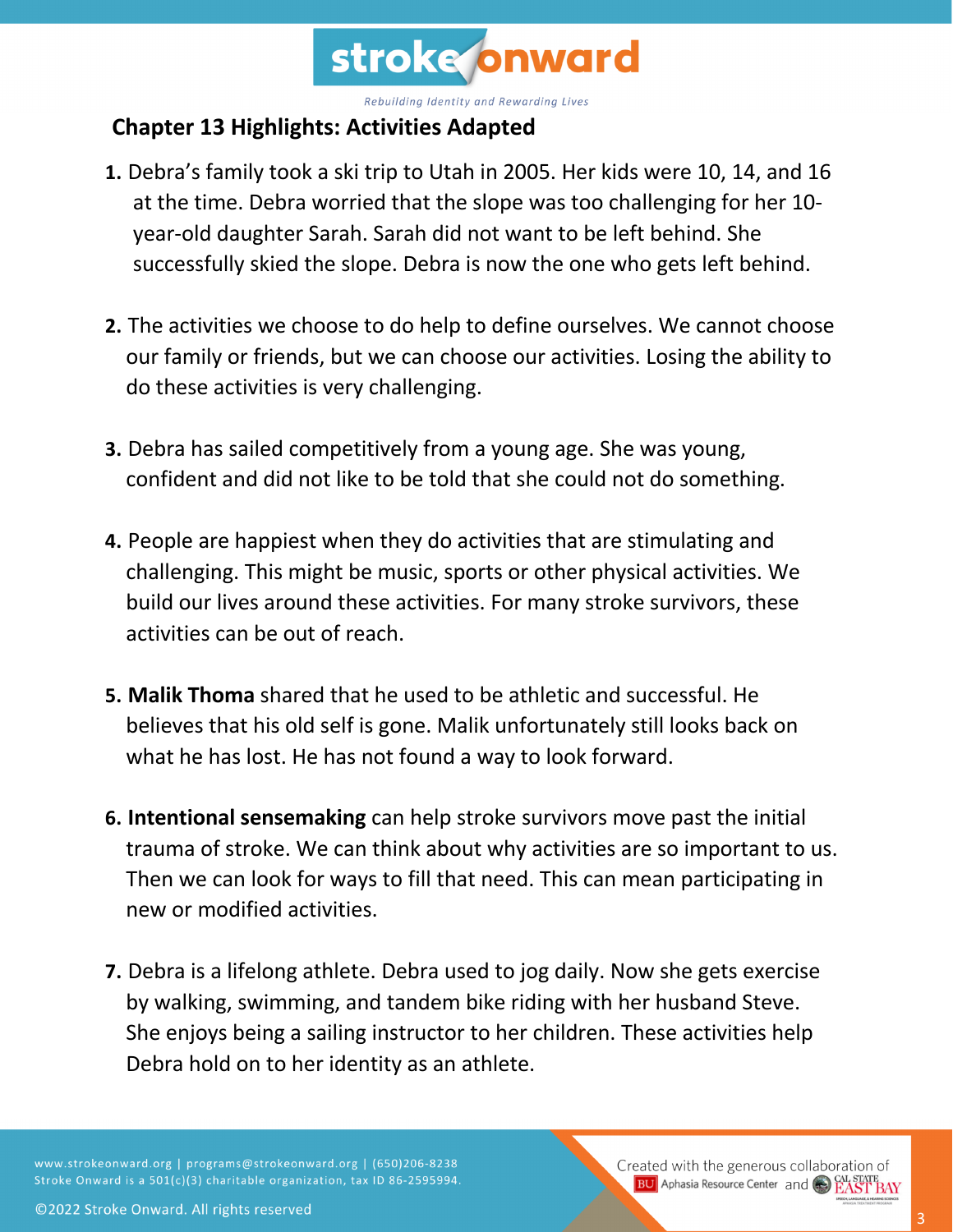

- **8.** Debra introduces **Anthony Santos**. Anthony had a stroke after a surgery at the age of 19. Before his stroke, he was athletic. After his stroke, he had to use a wheelchair. He has made a lot of progress. He can walk independently, and he is learning how to wakeboard again. Anthony says he continued to make progress after the "12 month cutoff." His mother reflects that Anthony is much happier now that he can participate in sports again.
- **9.** Debra acknowledges that adapting activities can feel inadequate. She enjoys tandem bike riding with Steve, but she still misses riding alone. However, she is grateful that she can still participate in bike riding. It remains a regular part of her life.
- **10.** Debra recalls **Trish Hambridge**. Trish used to play softball and soccer. Now she plays golf. Her father made a special golf club for her. She misses softball and soccer, but she found new activities that bring her joy.
- **11.** Debra considers how activities require trade-offs after stroke. Her physical therapist warned her against skiing. Debra uses a lot of caution to avoid injury. She believes that physical recovery is only part of the journey. Stroke survivors work to rebuild their entire lives. Some activities may be different now, but their importance is still the same. She has found new ways to enjoy being an athlete.
- **12.** For Debra, it is important to acknowledge her identity as a stroke survivor. She works with the Pacific Stroke Association. This organization helps survivors thrive after a stroke. Debra can still do what she loves: making a difference in the world. She and her family plan to take a cross-country bike ride to raise money and awareness for stroke prevention and rehabilitation.

www.strokeonward.org | programs@strokeonward.org | (650)206-8238 Stroke Onward is a 501(c)(3) charitable organization, tax ID 86-2595994. Created with the generous collaboration of **BU** Aphasia Resource Center and **CAL STATE**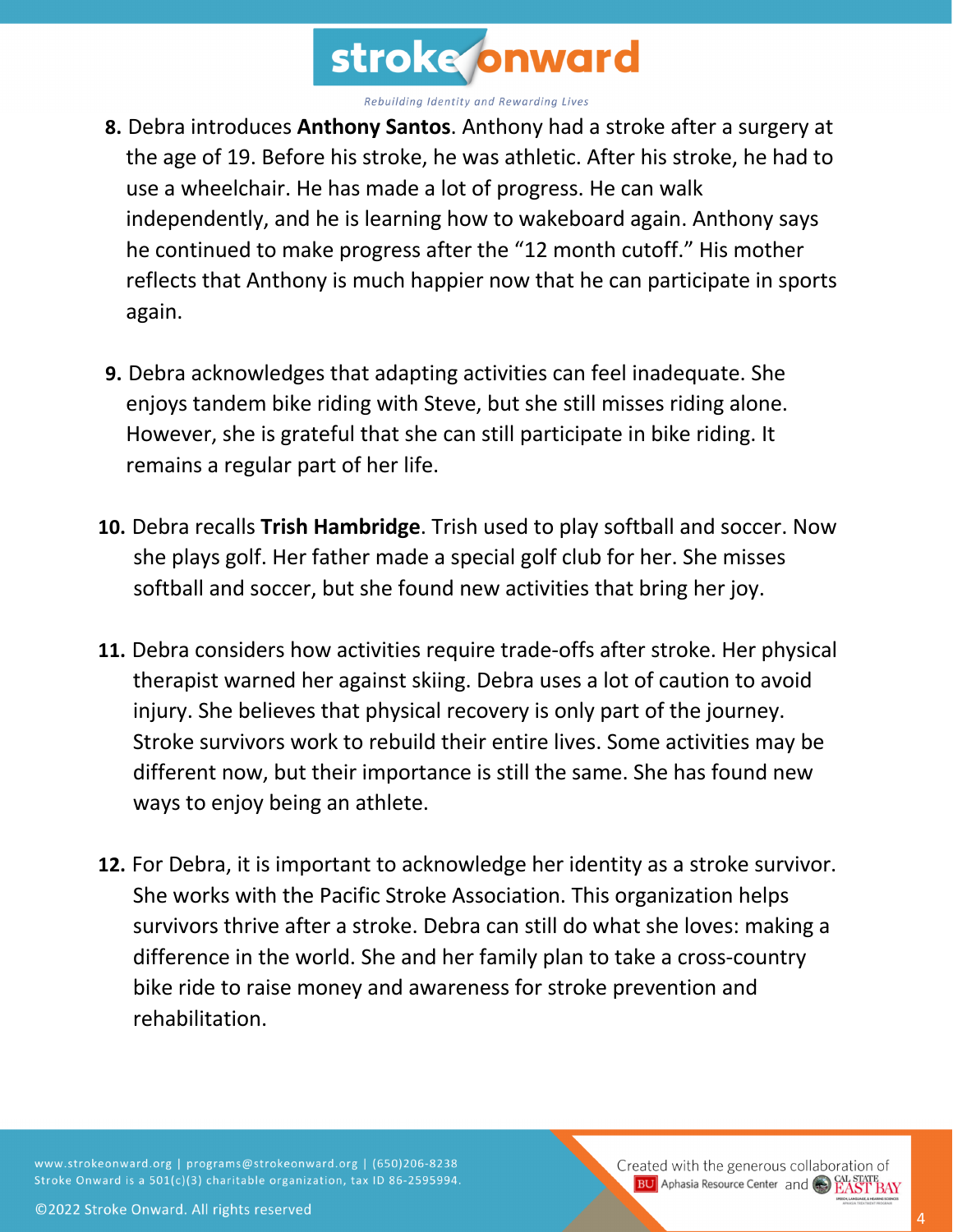

#### **Chapter 13 Points for Reflection: Activities Adapted**

**1.** Debra says that "the activities that we fill our time with are one of the purest expressions of what we care about and how we define ourselves." How **important** are your **activities** to your **identity**?

| Not Important                                                                     |                |       | Somewhat Important |   |                                |                |   | Very Important   |    |  |
|-----------------------------------------------------------------------------------|----------------|-------|--------------------|---|--------------------------------|----------------|---|------------------|----|--|
| $\mathbf{1}$                                                                      | $\overline{2}$ | 3     | $\overline{4}$     | 5 | 6                              | $\overline{7}$ | 8 | 9                | 10 |  |
| 2. Debra has many athletic hobbies. What are some of your favorite<br>activities? |                |       |                    |   |                                |                |   |                  |    |  |
| Movies/Television                                                                 |                |       | Reading<br>Art     |   |                                |                |   | <b>Traveling</b> |    |  |
|                                                                                   | <b>Nature</b>  |       |                    |   | <b>Music</b><br>Cooking/Baking |                |   |                  |    |  |
| Family                                                                            |                |       |                    |   |                                |                |   |                  |    |  |
|                                                                                   |                | Games |                    |   | Collecting                     |                |   | Sports           |    |  |
|                                                                                   | Crafting       |       |                    |   | Other                          |                |   |                  |    |  |

**3.** How much have the **activities** you engage with **changed** since your stroke?

| Not at All |  |  | Somewhat |  |  |                    | Completely |  |  |  |
|------------|--|--|----------|--|--|--------------------|------------|--|--|--|
|            |  |  |          |  |  | 2 3 4 5 6 7 8 9 10 |            |  |  |  |

www.strokeonward.org | programs@strokeonward.org | (650)206-8238 Stroke Onward is a 501(c)(3) charitable organization, tax ID 86-2595994.